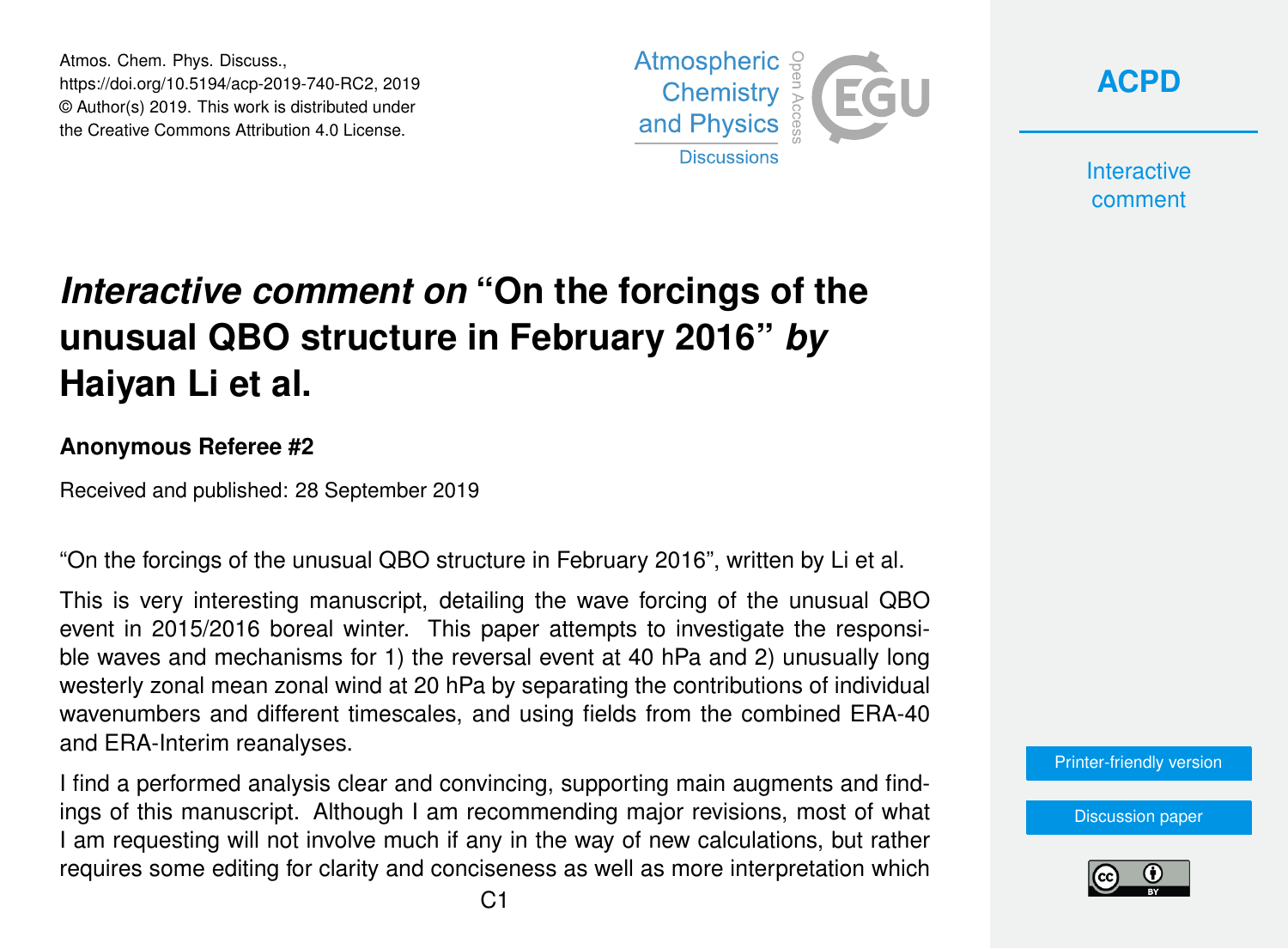would require changes in the text and some addition of background and comparison with other studies. The results are potentially useful to the community and I think it will be a very valuable contribution to the literature once some clarifications and edits are made to both the arguments and the methodology.

General comments: First of all, this manuscript can benefit from some revisions and editing to improve for clarity and conciseness. Some recommendations are provided in the comments below. As everyone's writing style is different, those comments are by no means requirement but rather indications where writing could benefit from some editing to make your massage clearer. Second, some clarifications should be done in Data and Methods section. Line by line comments are provided below. For example, I strongly recommend to rewrite "Wave filtering" subsection in a more clear way as it can be very confusing to some. In several places, your statements like "It is difficult to (do something) " can be confusing as it is not very clear if you've applied your technique to the dataset. How did you do your filtering or any other analysis step by step? State these steps first without any unnecessary information and then provide any relevant comments regarding these techniques at the end. See more detailed comments below. Furthermore, Introduction or/and Discussions are lacking a discussion of literature on relationship between ENSO and Kelvin waves. While a role of enhanced Kelvin Wave activity due to strong 2015/2016 El Nino event in producing the extended westerly zonal wind near 20 hPa is definitely new (and very interesting) result, the enhanced Kelvin wave activity and its relation to ENSO definitely was previously looked at and documented. For instance paper by Yang and Hoskins (2013) along with others should be mentioned and cited. [Yang, G. and B. Hoskins, 2013: ENSO Impact on Kelvin Waves and Associated Tropical Convection. J. Atmos. Sci., 70, 3513–3532, https://doi.org/10.1175/JAS-D-13-081.1]

Specific comments:

Line 95: Why is combined ERA-40 and ERA-Interim reanalyses are used instead of just using ERA-40 or ERA-Interim reanalyses by itself. It would be useful for readers

### **[ACPD](https://www.atmos-chem-phys-discuss.net/)**

**Interactive** comment

[Printer-friendly version](https://www.atmos-chem-phys-discuss.net/acp-2019-740/acp-2019-740-RC2-print.pdf)

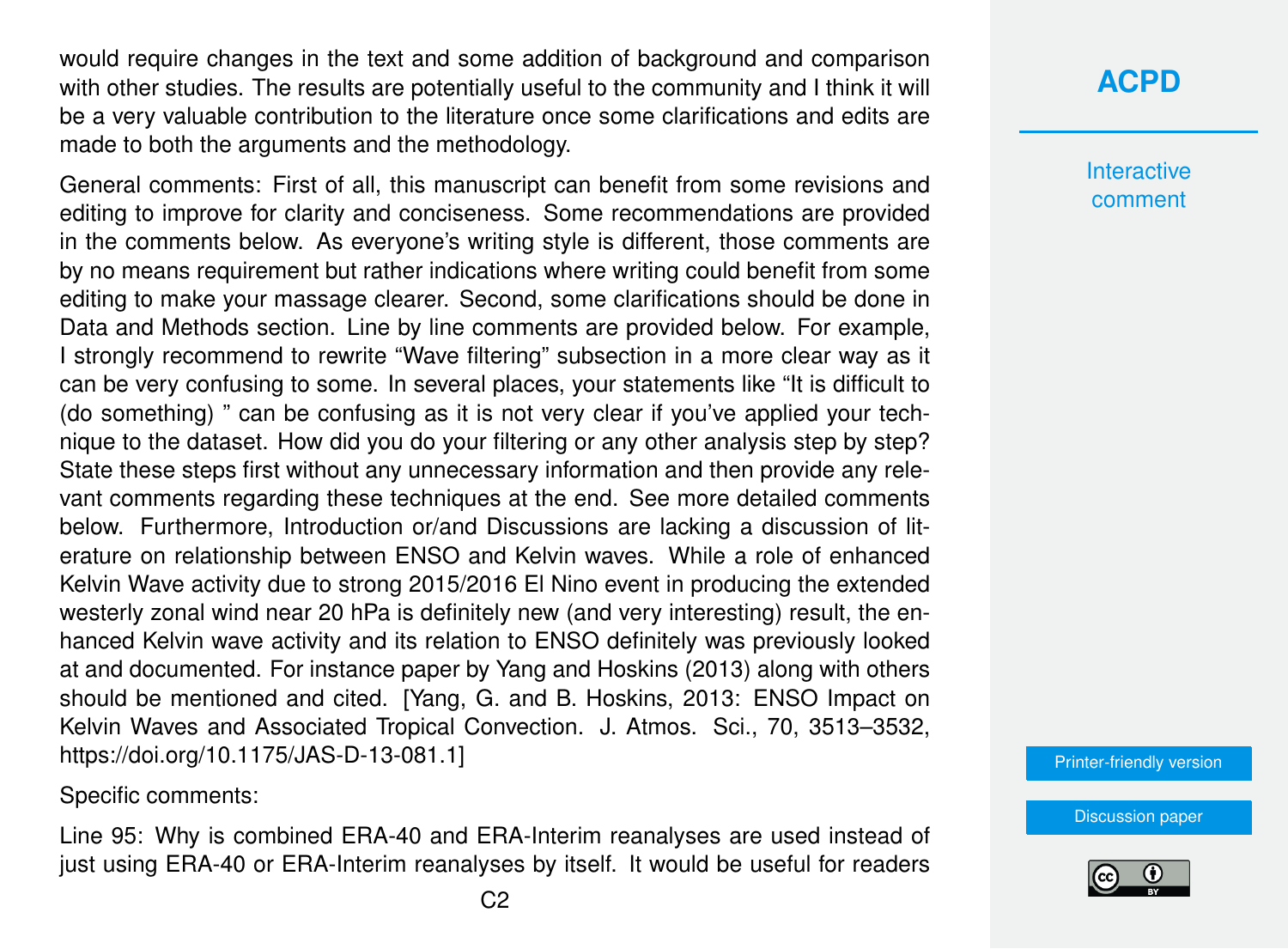to see a short statement explaining benefits and limitations of individual datasets vs combined one.

Line 96: Using layer averaging (30-50 hPa) to represent 40hPa level is fine if 40 hPa level is not available as an output. However, this (or other reasons for layer averaging) should be mentioned.

Line 106: "similar to U40". Is U20 also defined as a layer averaged U between two pressure levels? Please clarify.

Line 115-117: "Previous studies . . ." How this sentence connects to the filtering techniques you are discussing? This seems an odd place for comparison with previous studies unless you are comparing techniques that you are using in this study with one's in previous studies.

Line 118: "following dispersion curve" Is it a part of the "kf-filter" function technique or something you performed after applying this filter. If it is unrelated to the "kf-filter" than Line 112 shouldn't be a fist sentence of this paragraph.

Line 118, also line 124 A use of statements like "it is difficult . . ." or "we can .." are very confusing and distracting since I am not sure if you applied the technique to your data or just speculating about it. Make sure you are clearly explaining your methods.

Line 173: "was weaker". What do you mean by this (its amplitude or persistence in time)? To my eye these three events don't stand out very well when compared to other years in this record but I could be missing something. Being specific may help.

Line 184: "However, we cannot . . . " very wordy sentence. How about something like this : "Since enhanced Rossby wave behavior doesn't extend to the lower and higher levels, the observed signal less likely originated from vertical propagation." Side note: Please comment a strong signal in enhanced Rossby wave activity during October 2015.

Line 224: What do you mean under "it's different components". What components

**[ACPD](https://www.atmos-chem-phys-discuss.net/)**

**Interactive** comment

[Printer-friendly version](https://www.atmos-chem-phys-discuss.net/acp-2019-740/acp-2019-740-RC2-print.pdf)

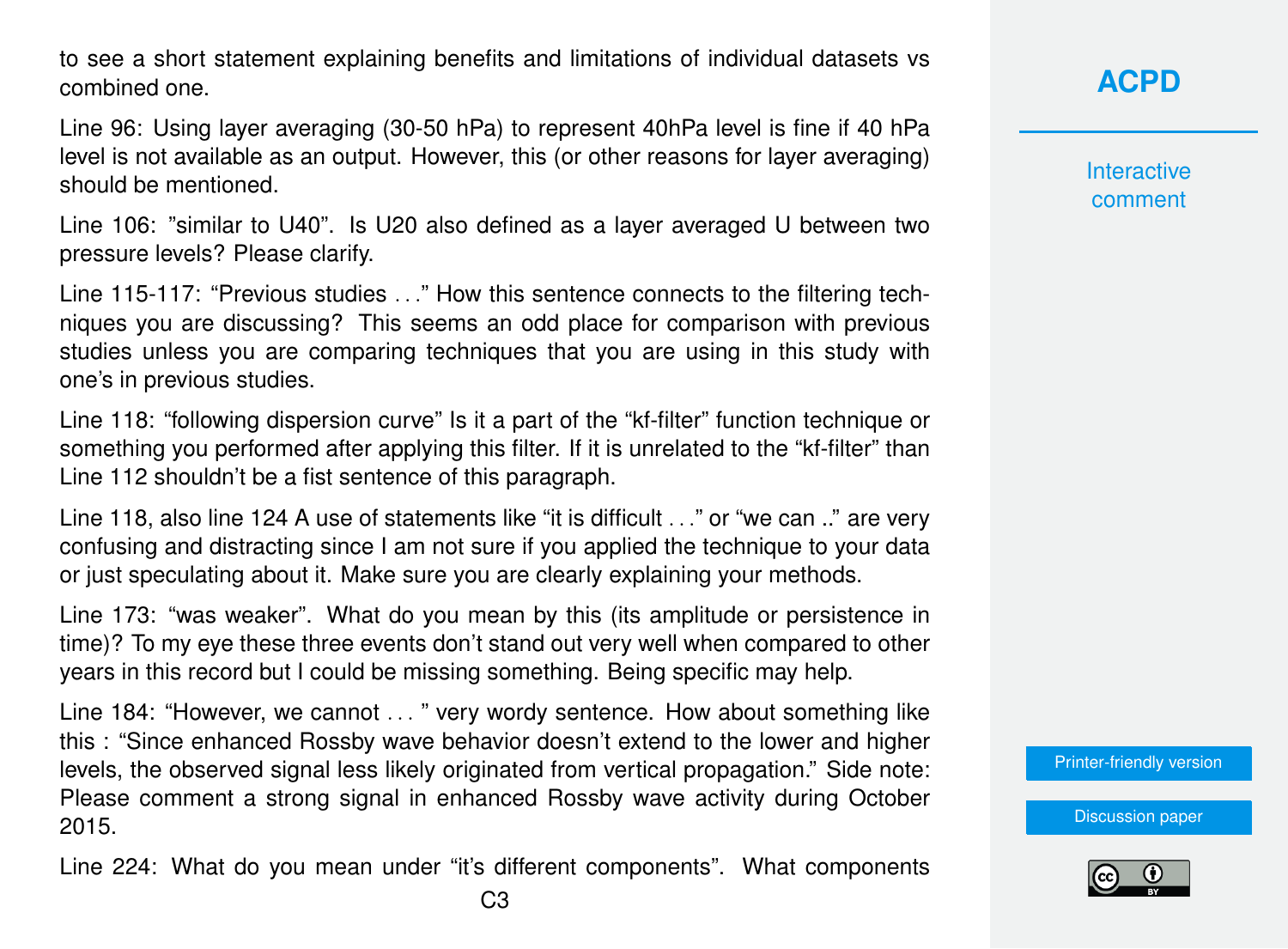exactly do you mean? Be more specific.

Line 236: What do you mean by "weaker but similar"? These are two contradictive words. Weaker in strength (or amplitude) but similar in shape?

Line 245: "slower than 0.15 cpd, or 6-7 day frequency". Should it be day-1 ? Also, can you change these to a more familiar timescales which you are using (in days)? This will make comparison with your study easier and you'll support your augment for their study to include both, the faster and quasi-stationary Rossby waves". Otherwise it is not very obvious.

Line 325: Very confusing. Please rewrite. First sentence of the paragraph should reflect its main idea or statement.

Line 351: "50 to 20 hPa" Do you mean "50 -200 hPa" because I see a strong signal in the upper troposphere as well?

Line 384 and also 393-394: As mentioned in General Comments, this is definitely not a new result. Previous studies, discussing enhanced KW activity during El Niño events, have to be cited and also discussed. One of these studies is by Yang and Hoskins (2013). Yang, G. and B. Hoskins, 2013: ENSO Impact on Kelvin Waves and Associated Tropical Convection. J. Atmos. Sci., 70, 3513–3532, https://doi.org/10.1175/JAS-D-13- 081.1

Technical comments:

Line 136: "In order to explore" -> "To explore" (remove "In order")

Line 152: "We explore a possible . . .. . . in section 3.1.3". -> remove this sentence

Line 130: "Figure 2 illustrates . . .. ." Remove entire sentence since the same information is included in Figure 2 caption.

Line 183: "Enhanced Rossby wave ... in the NH" -> remove the entire sentence (it doesn't have a logical connection with sentences before and after)

**[ACPD](https://www.atmos-chem-phys-discuss.net/)**

**Interactive** comment

[Printer-friendly version](https://www.atmos-chem-phys-discuss.net/acp-2019-740/acp-2019-740-RC2-print.pdf)

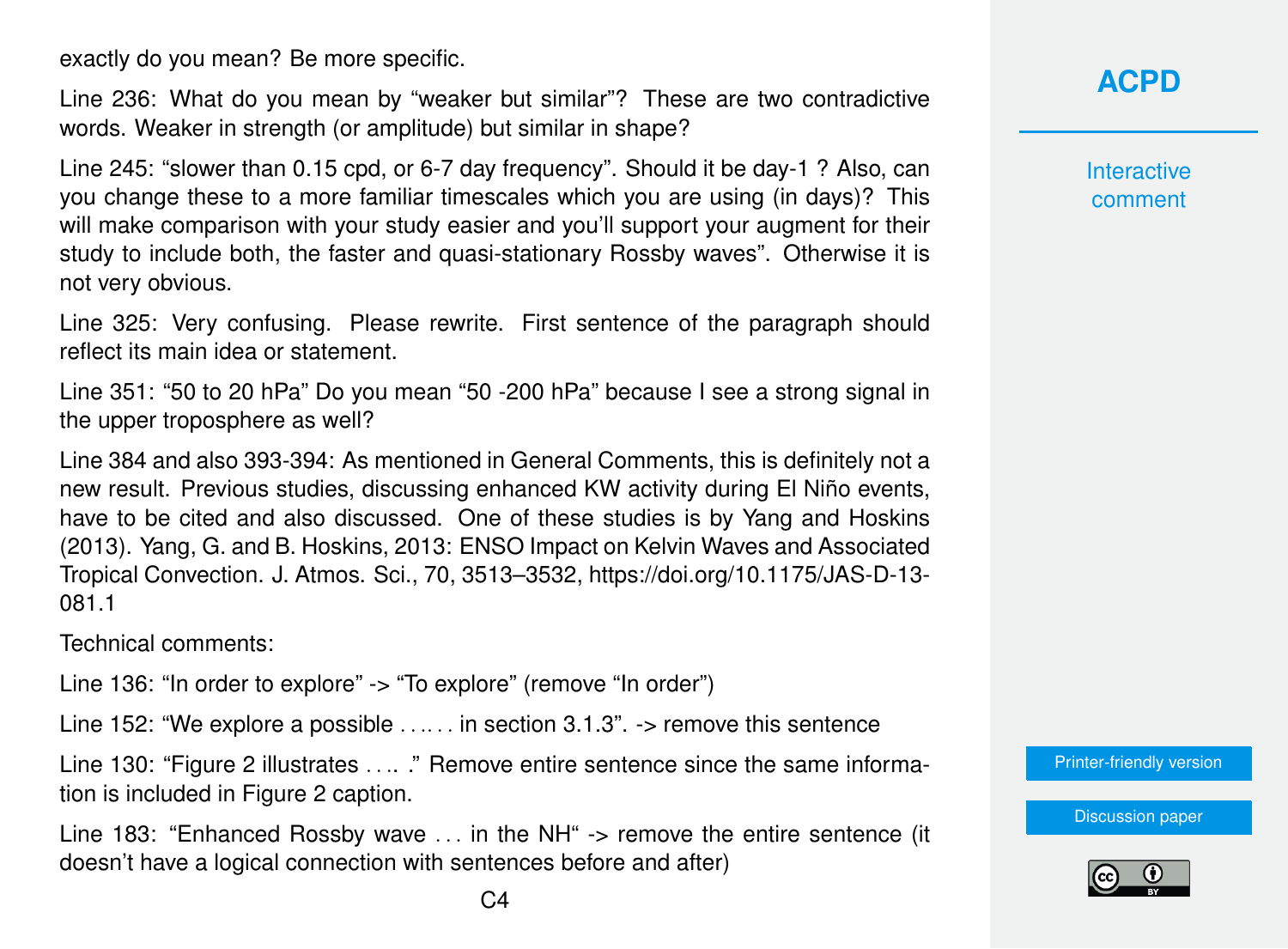Line 202: "Figure 4 shows that the horizontal .." -> "As expected, the horizontal Rossby wave momentum fluxes peak in the ..."

Line 211: "We calculated the mean  $\ldots$ ".  $\cdot$  "The mean horizontal  $\ldots$  in the tropics are shown in Figure 5. The maximum . . ."

Line 223-224 "Their study was  $\ldots$ " -> "Although their study  $\ldots$  (35.8 hPa and 40 hPa respectively), we describe the evolution . . ."

Line 229-230: Remove "As shown in Figure 5" and connect it with next sentence -> "The Rossby waves . . . (red triangles in Figure 5) with horizontal momentum flux having maximum values of about . . . ."

Line 233: "We calculated . . . " -> "To explore the sources of quasi-stationary Rossby waves, Figures 6 and 7 show the horizontal . . ."

Line 234: remove entire sentence "Then we analyzed . . ."

Line 235-237: Remove "Figures 6 and 7 show" and combine this sentence with a next one -> "The contribution of Rossby waves . . .. in November 2010, while . . . "

Line 239: Put a dot after "in Figure 8", remove "which reveals that"

Line 240-242: change to : "The peaks of Rossby waves w2040 in Jan 1960, Nov 2010 and Feb 2016 at 40 hPa occurred earlier at higher latitudes, which is indicative of their extratropical origins. This is in agreement with Figures 5, 6, and 7 revealing an important contribution of quasi-stationary Rossby waves to the enhanced Rossby activity in the tropics mainly by wavenumber 1 and to a lesser degree by wavenumber 2 of extratropical origin."

Line 252-260: Need some revisions for conciseness. For example, there are few sentences that can be combined together into one and extra words have to be removed (e.g., "as shown in" (line 256), "the results reveal that in particular" and so on).

Line 284: How about : "The meridional gradients are negative in late March 2016,

### **[ACPD](https://www.atmos-chem-phys-discuss.net/)**

**Interactive** comment

[Printer-friendly version](https://www.atmos-chem-phys-discuss.net/acp-2019-740/acp-2019-740-RC2-print.pdf)